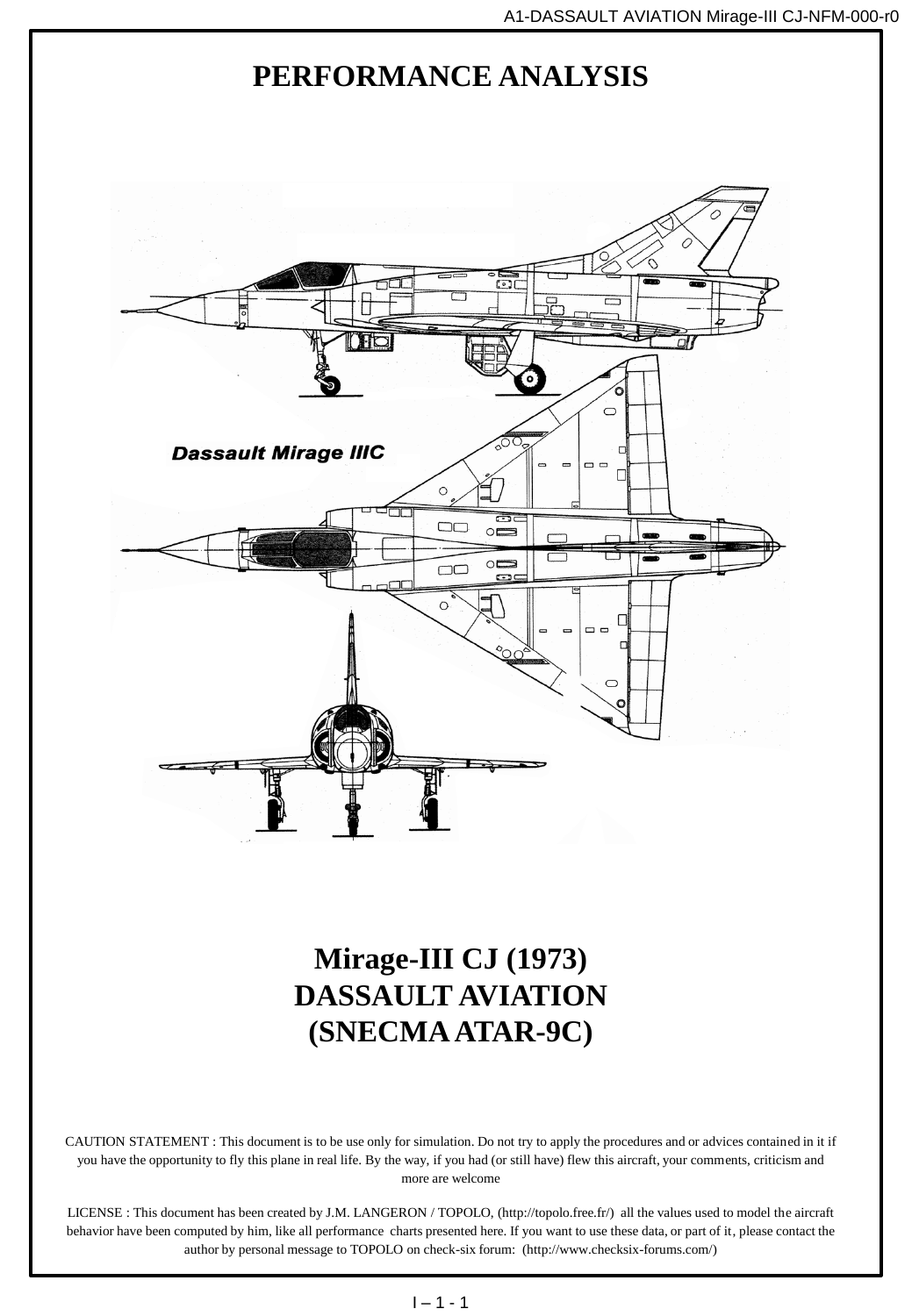# Level Flight Envelope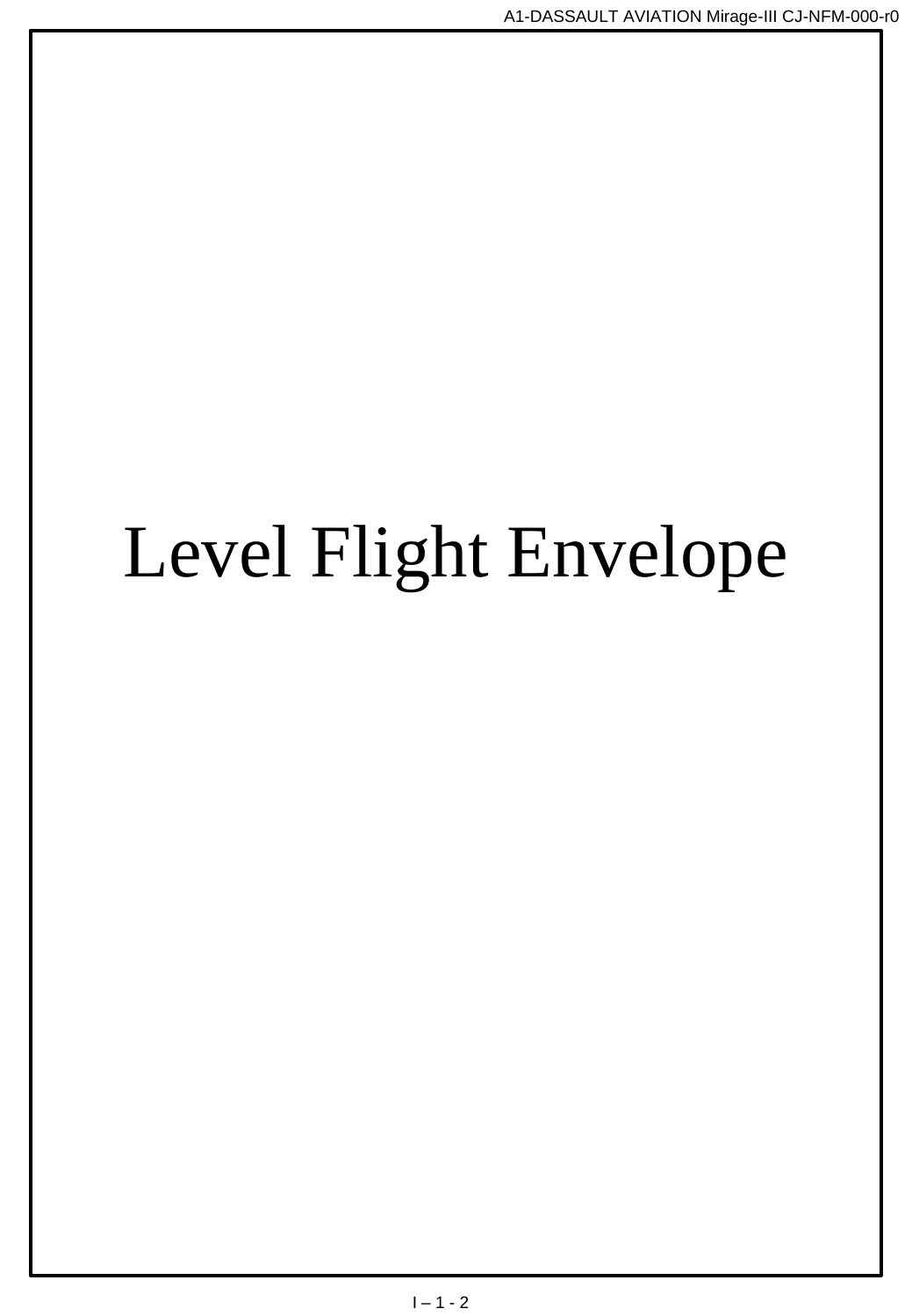# *Level Flight Envelope*

0 5,000 10,000 15,000 20,000 25,000 30,000 35,000 40,000 45,000 50,000 55,000 60,000 65,000  $\frac{25,000}{25,000}$ <br>  $25,000$ <br>  $25,000$ <br>  $25,000$ <br>  $600$ <br>  $10,000$ <br>  $10,000$ <br>  $1000$ <br>  $1000$ <br>  $1000$ <br>  $1000$ <br>  $1000$ <br>  $1000$ <br>  $1000$ <br>  $1000$ <br>  $10000$ <br>  $10000$ <br>  $10000$ <br>  $100000$ <br>  $10000000$ <br>  $100000000$ <br>  $1000000000$ <br>  $10$ **Mach** 0 5,000 10,000 15,000 20,000 25,000 30,000 35,000 40,000 45,000 50,000 55,000 60,000 65,000  $\frac{25,000}{30,000}$ <br>  $\frac{10,000}{10,000}$ <br>  $\frac{1000}{5,000}$ <br>  $\frac{1000}{10000}$ <br>  $\frac{1000}{10000}$ <br>  $\frac{1000}{10000}$ <br>  $\frac{1000}{10000}$ <br>  $\frac{1000}{10000}$ <br>  $\frac{1000}{10000}$ <br>  $\frac{1000}{10000}$ <br>  $\frac{1000}{10000}$ <br>  $\frac{1000}{10000}$ <br> **Mach DATA BASIS : ESTIMATED CONDITIONS:** •**Standard Day** •**Max AB Aircraft : Mirage-III CJ Engine :SNECMA ATAR-9C DATA BASIS : ESTIMATED CONDITIONS:** •**Standard Day** •**MILL Power Aircraft : Mirage-III CJ Engine :SNECMA ATAR-9C** Clean A/C GW = 16,629 lbs 2 x AIM-9 GW = 17,353 lbs IAS < 750 Kts SL-30,000ft IAS < 700 Kts over 30,000ft Mach number < 2.00 Clean A/C GW = 16,629 lbs 2 x AIM-9 GW = 17,353 lbs IAS < 750 Kts SL-30,000ft IAS < 700 Kts over 30,000ft Mach number < 2.00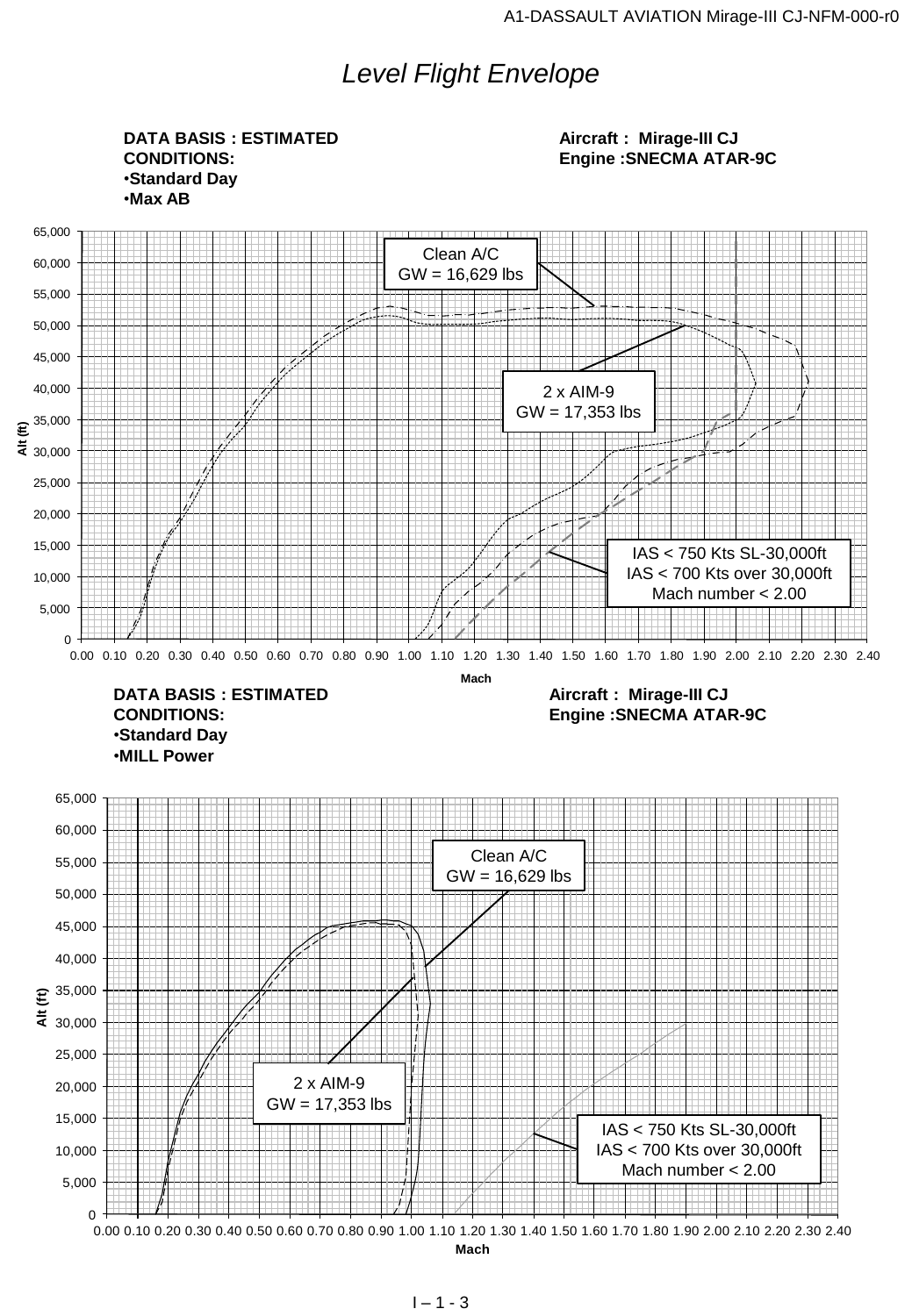# Turn Performance

**Aircraft : Mirage-III CJ Engine :SNECMA ATAR-9C**

**CONFIGURATIONS :** •**DRAG INDEX = 20 (2xAIM-9)** •**50% internal fuel** •**GW= 17,353 lbs / 7,860 Kg**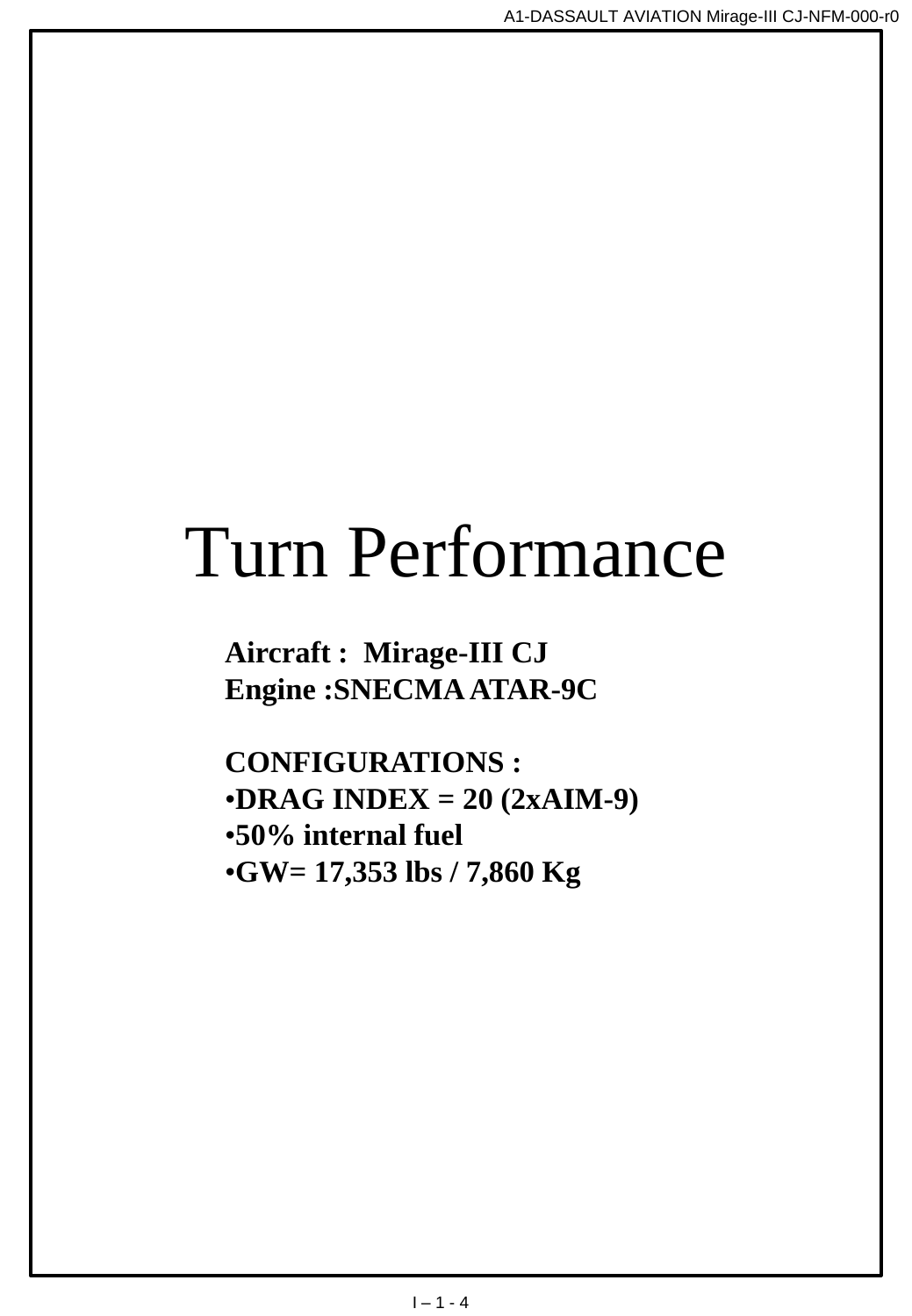# *Turn Rate – Summary*

#### **DATA BASIS : ESTIMATED**

**CONDITIONS:** •**Standard Day** •**Max AB**

#### **Aircraft : Mirage-III CJ Engine :SNECMA ATAR-9C**

**CONFIGURATIONS :** •**DRAG INDEX = 20 (2xAIM-9)** •**GW=17,353lbs**



#### **Maximum Available Turn Rate**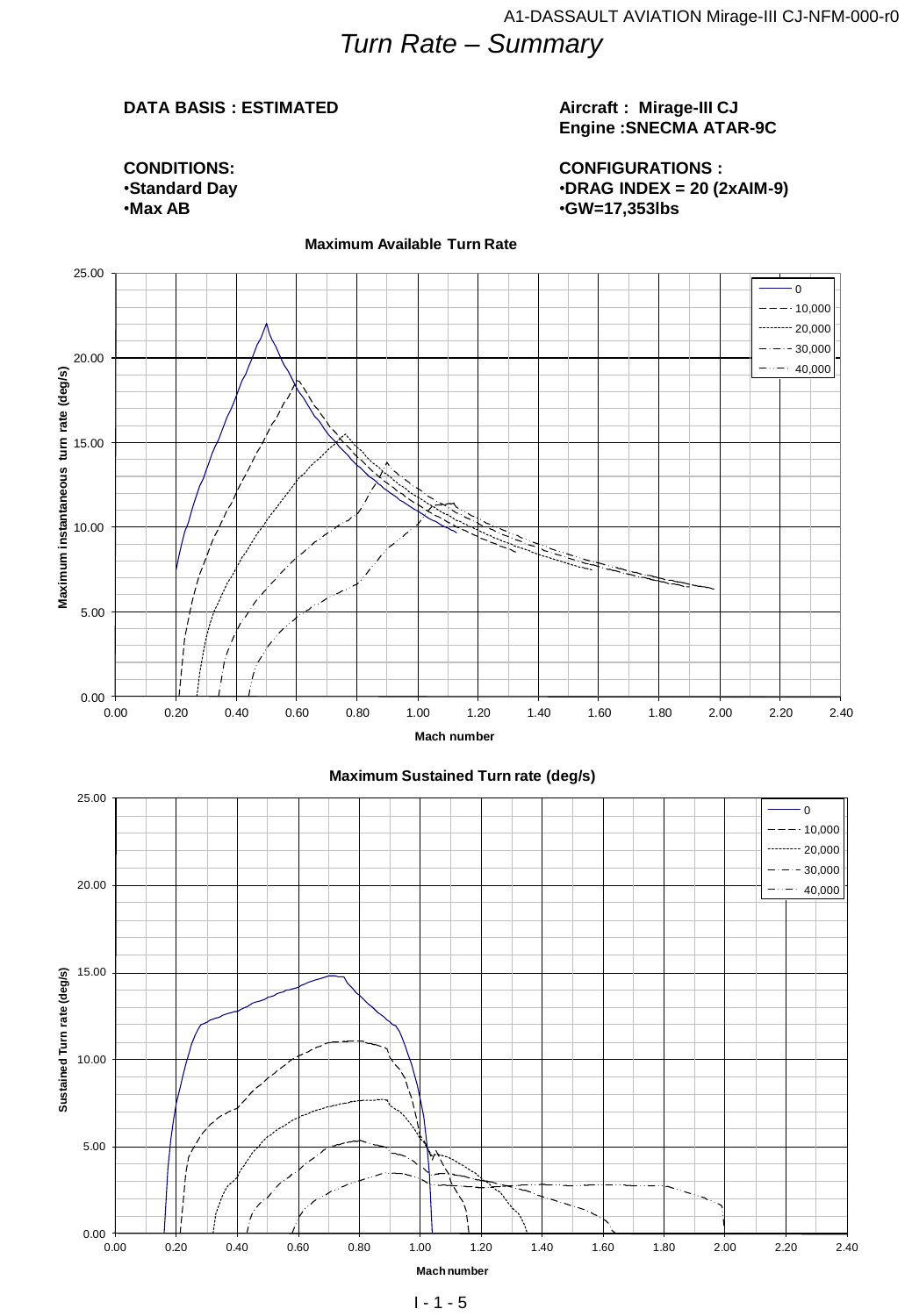## **DATA BASIS : ESTIMATED**

**CONDITIONS:** •**Standard Day** •**Max AB**

#### **Aircraft : Mirage-III CJ Engine :SNECMA ATAR-9C**

**CONFIGURATIONS :** •**DRAG INDEX = 20 (2xAIM-9)** •**GW=17,353lbs**

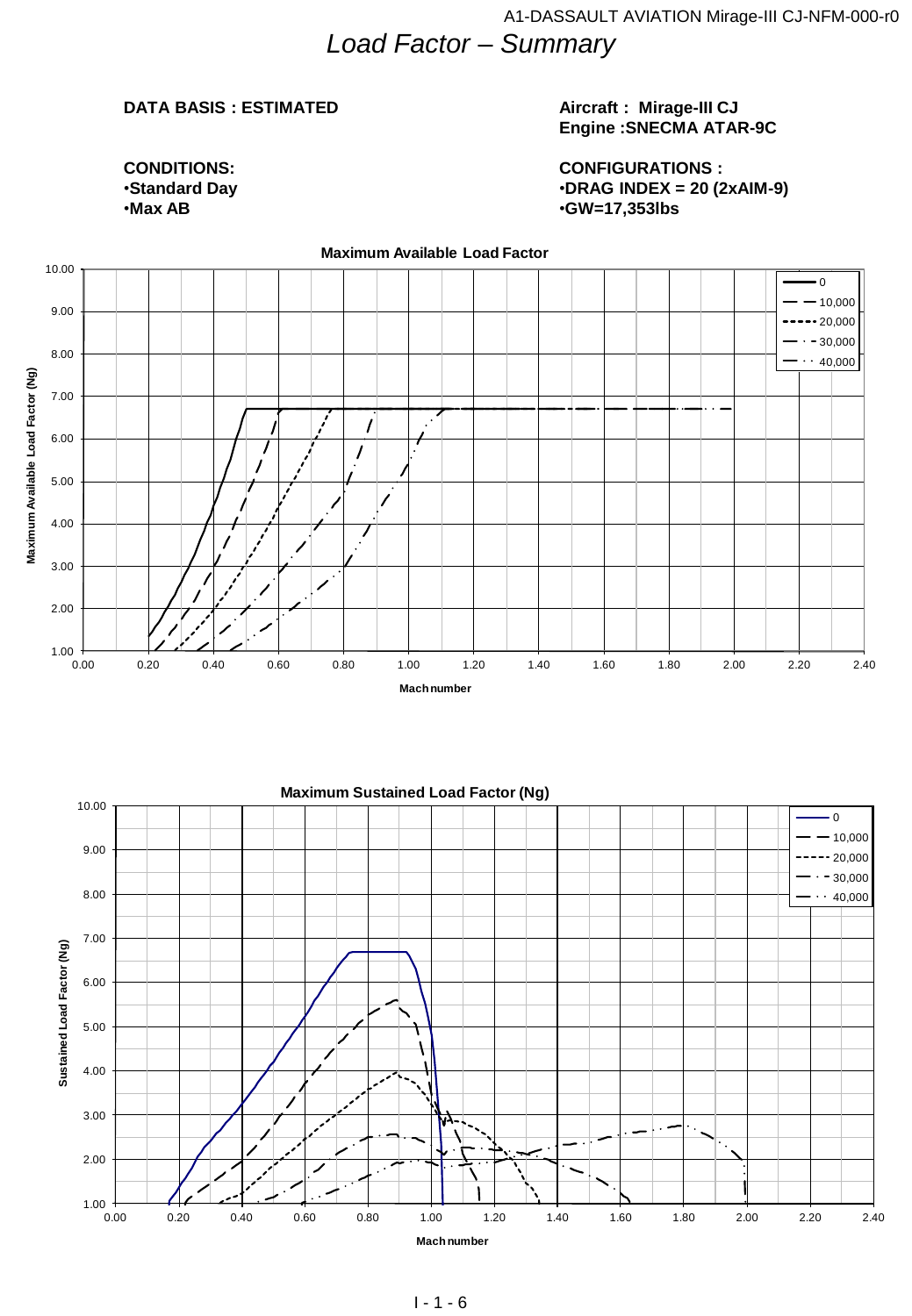# *Turn Performance – Sea Level*

# **DATA BASIS : ESTIMATED**

**Aircraft : Mirage-III CJ Engine :SNECMA ATAR-9C**

**CONFIGURATIONS :** •**DRAG INDEX = 20 (2xAIM-9)** •**GW=17,353lbs**

**CONDITIONS:** •**Standard Day** •**Max AB**

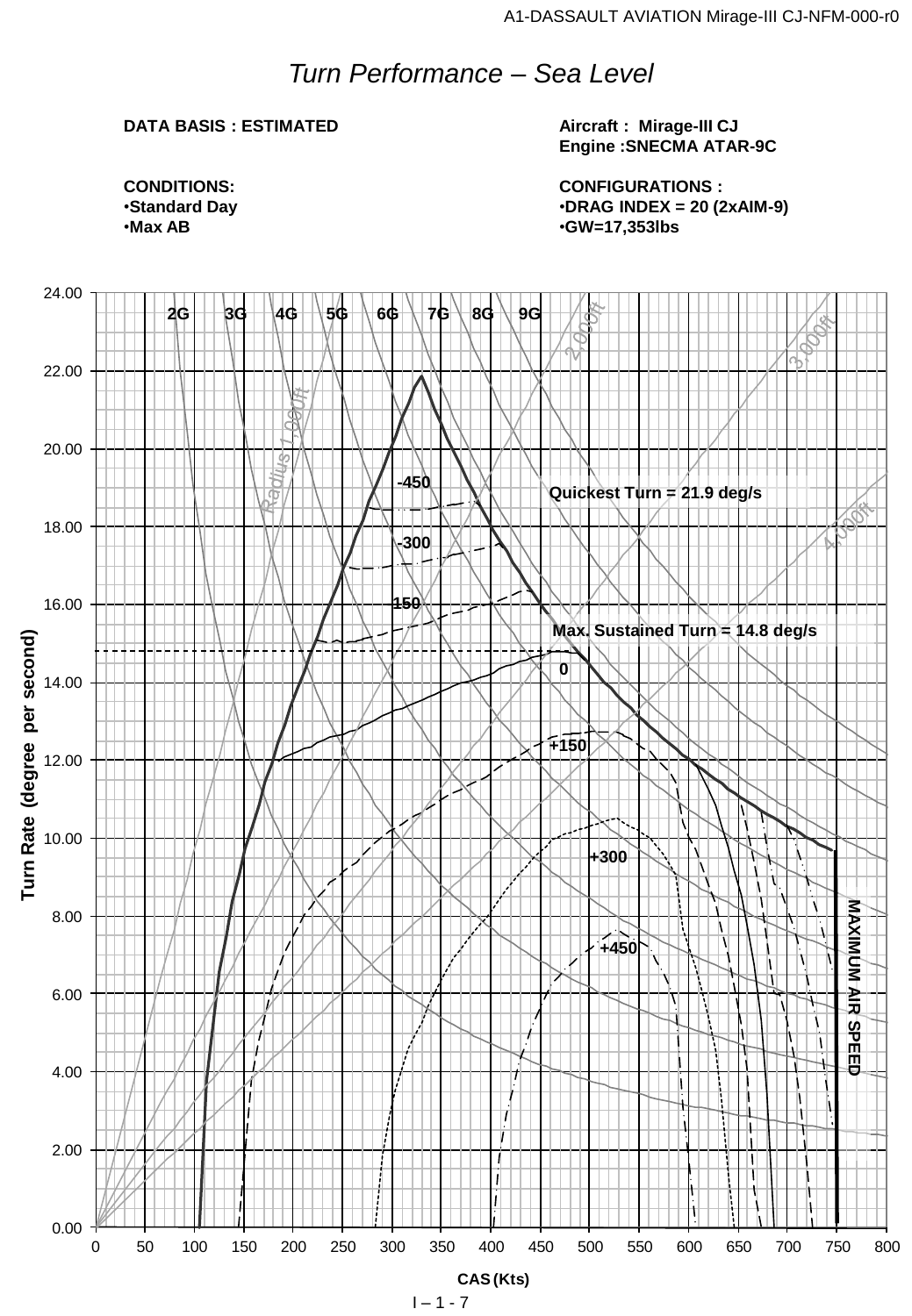# *Turn Performance – 5,000 ft*

### **DATA BASIS : ESTIMATED**

**Aircraft : Mirage-III CJ Engine :SNECMA ATAR-9C**

**CONFIGURATIONS :** •**DRAG INDEX = 20 (2xAIM-9)** •**GW=17,353lbs**

**CONDITIONS:** •**Standard Day** •**Max AB**

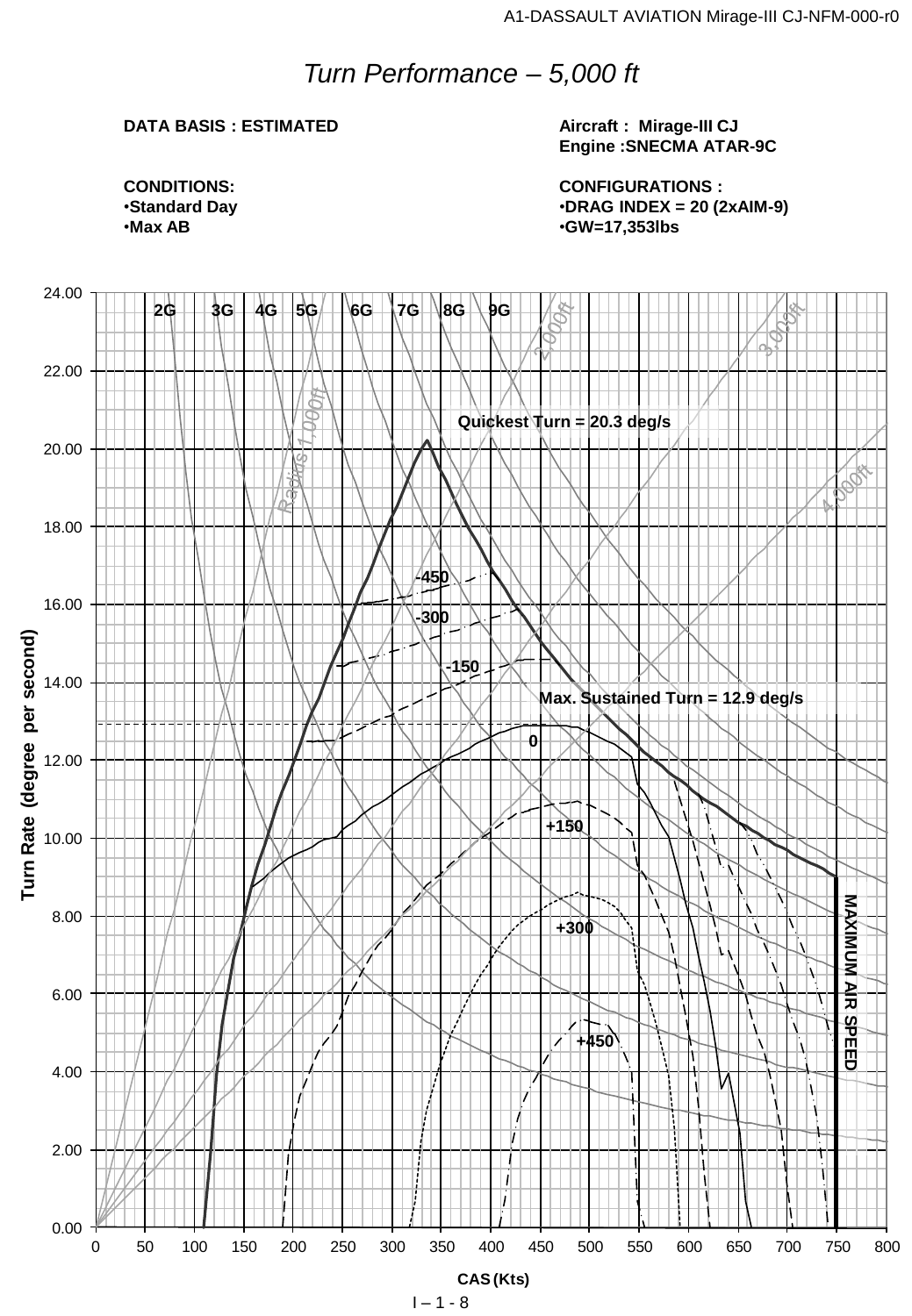# *Turn Performance – 10,000 ft*

### **DATA BASIS : ESTIMATED**

**Aircraft : Mirage-III CJ Engine :SNECMA ATAR-9C**

**CONFIGURATIONS :** •**DRAG INDEX = 20 (2xAIM-9)** •**GW=17,353lbs**

**CONDITIONS:** •**Standard Day** •**Max AB**

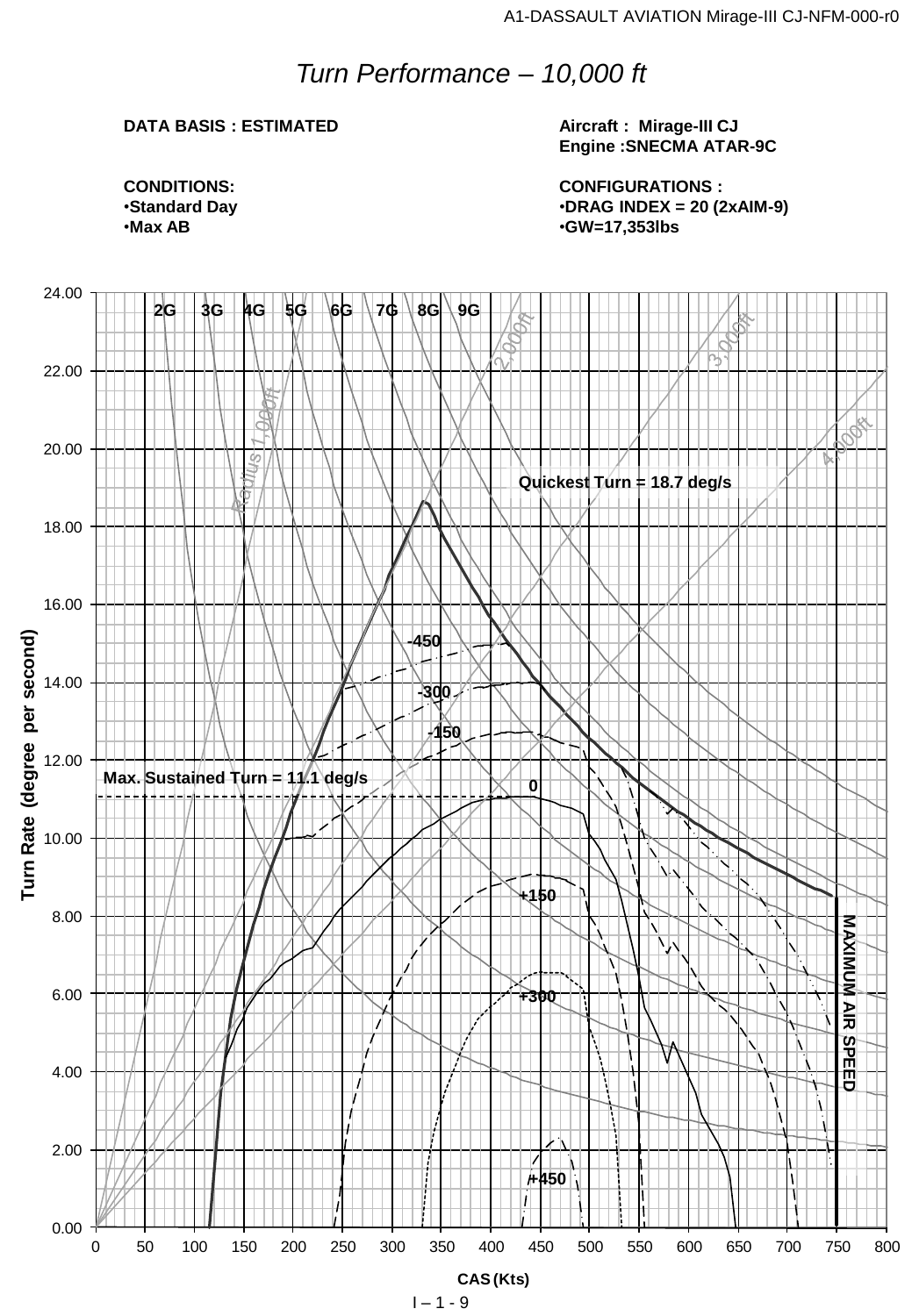# *Turn Performance – 15,000 ft*

# **DATA BASIS : ESTIMATED**

**Aircraft : Mirage-III CJ Engine :SNECMA ATAR-9C**

**CONFIGURATIONS :** •**DRAG INDEX = 20 (2xAIM-9)** •**GW=17,353lbs**



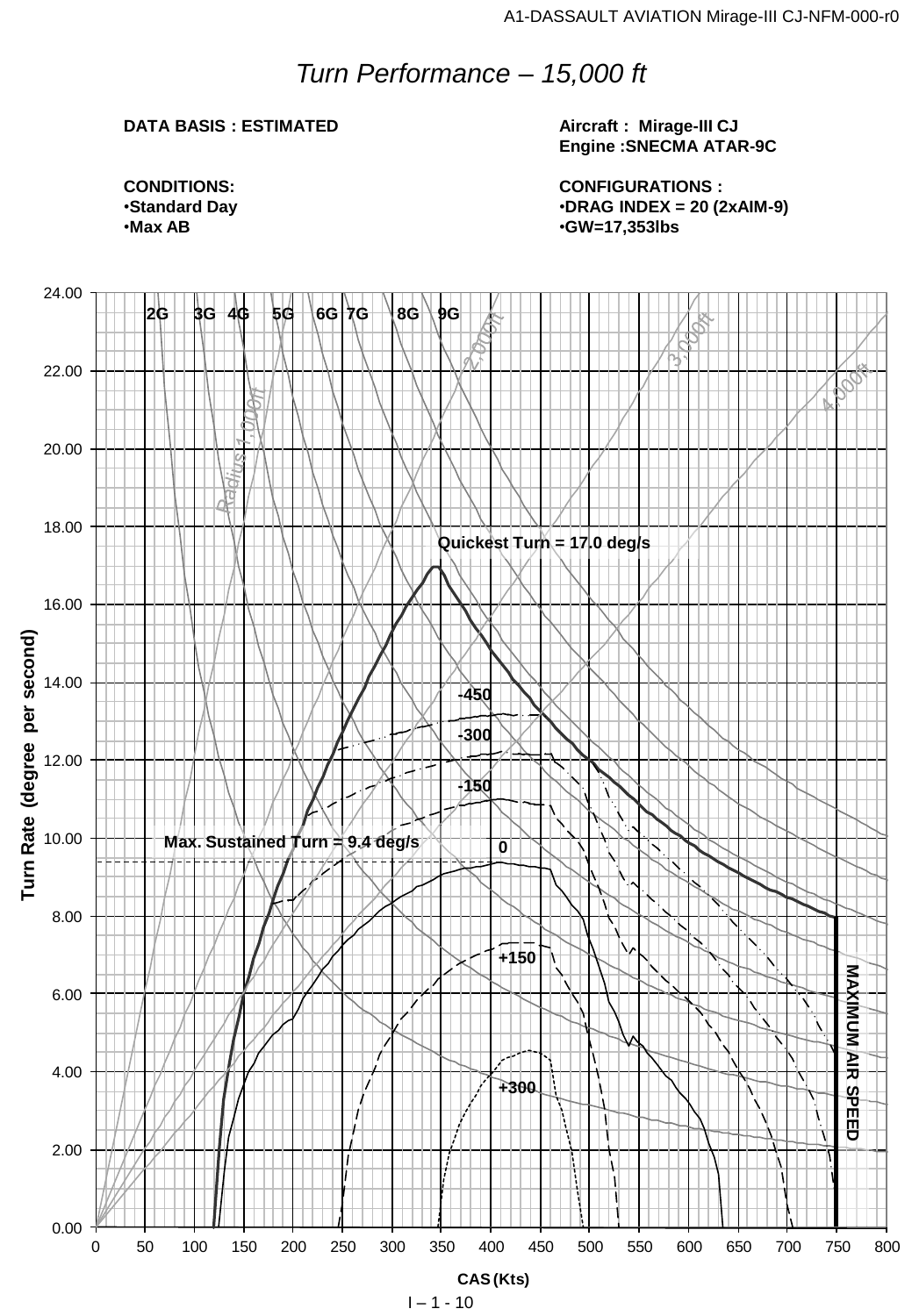# *Turn Performance – 20,000 ft*

## **DATA BASIS : ESTIMATED**

**Aircraft : Mirage-III CJ Engine :SNECMA ATAR-9C**

**CONFIGURATIONS :** •**DRAG INDEX = 20 (2xAIM-9)** •**GW=17,353lbs**

**CONDITIONS:** •**Standard Day** •**Max AB**

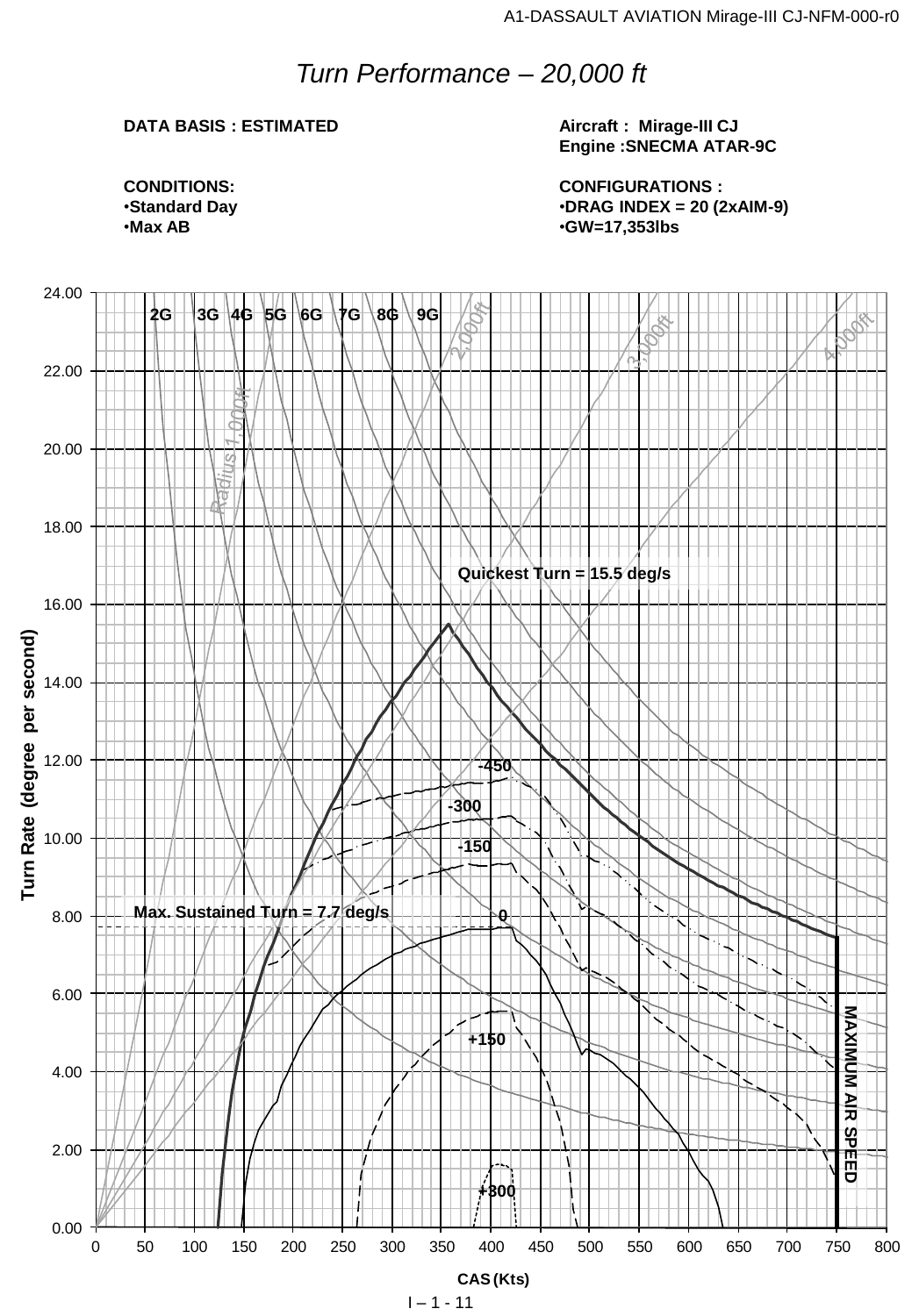# *Turn Performance – 25,000 ft*

# **DATA BASIS : ESTIMATED**

**Aircraft : Mirage-III CJ Engine :SNECMA ATAR-9C**

**CONFIGURATIONS :** •**DRAG INDEX = 20 (2xAIM-9)** •**GW=17,353lbs**

**CONDITIONS:** •**Standard Day** •**Max AB**

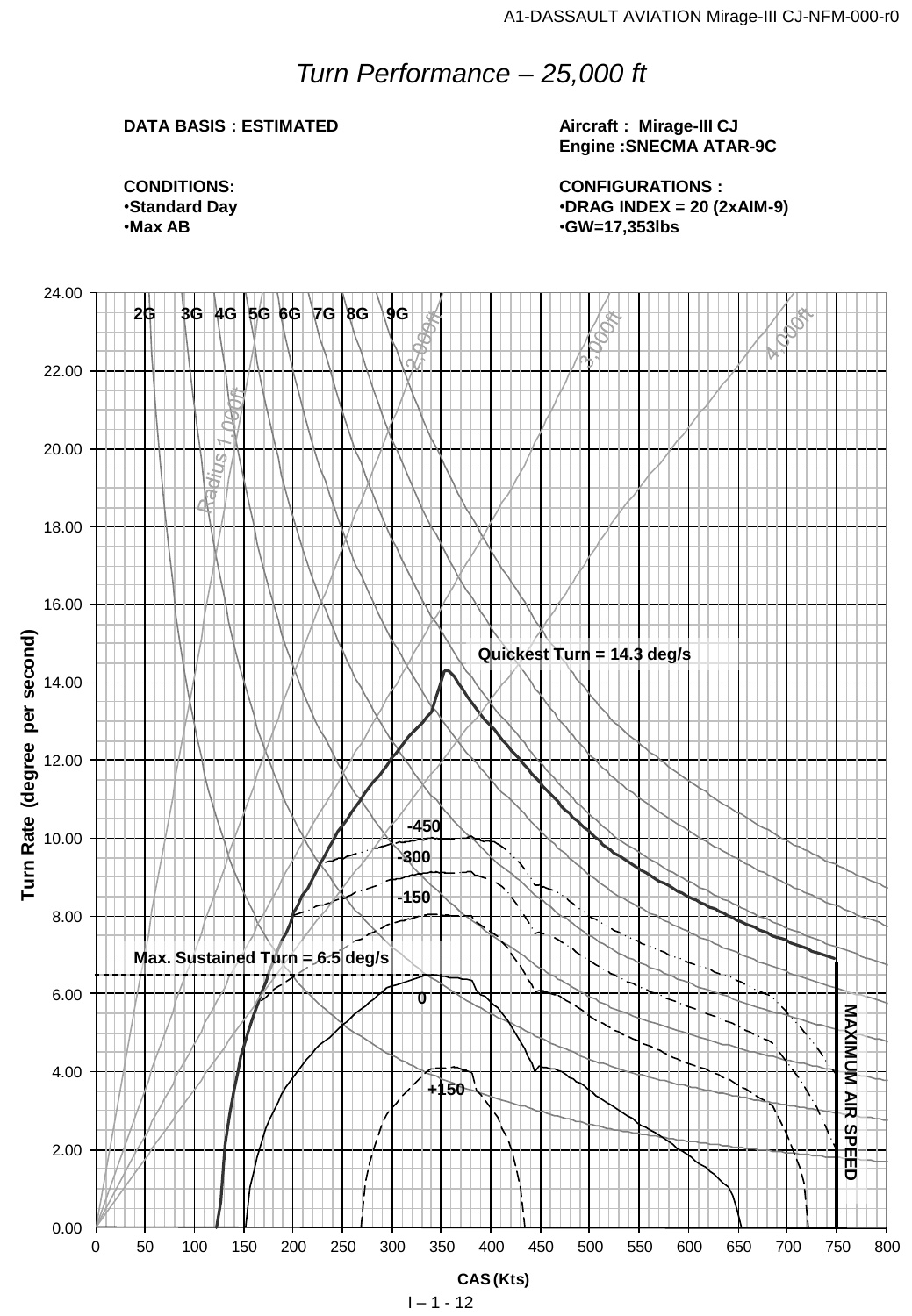# *Turn Performance – 30,000 ft*

# **DATA BASIS : ESTIMATED**

**Aircraft : Mirage-III CJ Engine :SNECMA ATAR-9C**

**CONFIGURATIONS :** •**DRAG INDEX = 20 (2xAIM-9)** •**GW=17,353lbs**

**CONDITIONS:** •**Standard Day** •**Max AB**

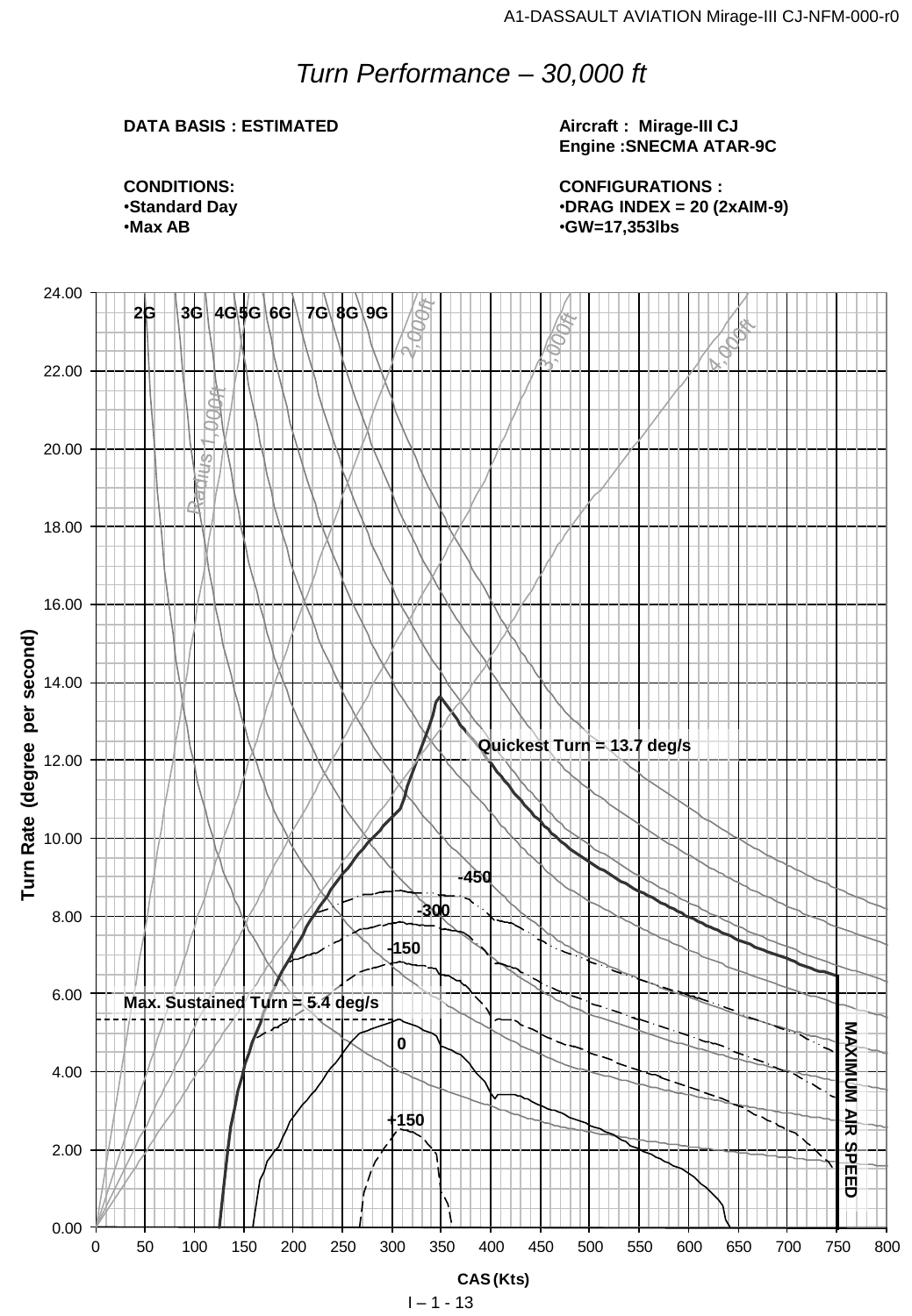# *Turn Performance – 35,000 ft*

## **DATA BASIS : ESTIMATED**

**Aircraft : Mirage-III CJ Engine :SNECMA ATAR-9C**

**CONFIGURATIONS :** •**DRAG INDEX = 20 (2xAIM-9)** •**GW=17,353lbs**

**CONDITIONS:** •**Standard Day** •**Max AB**

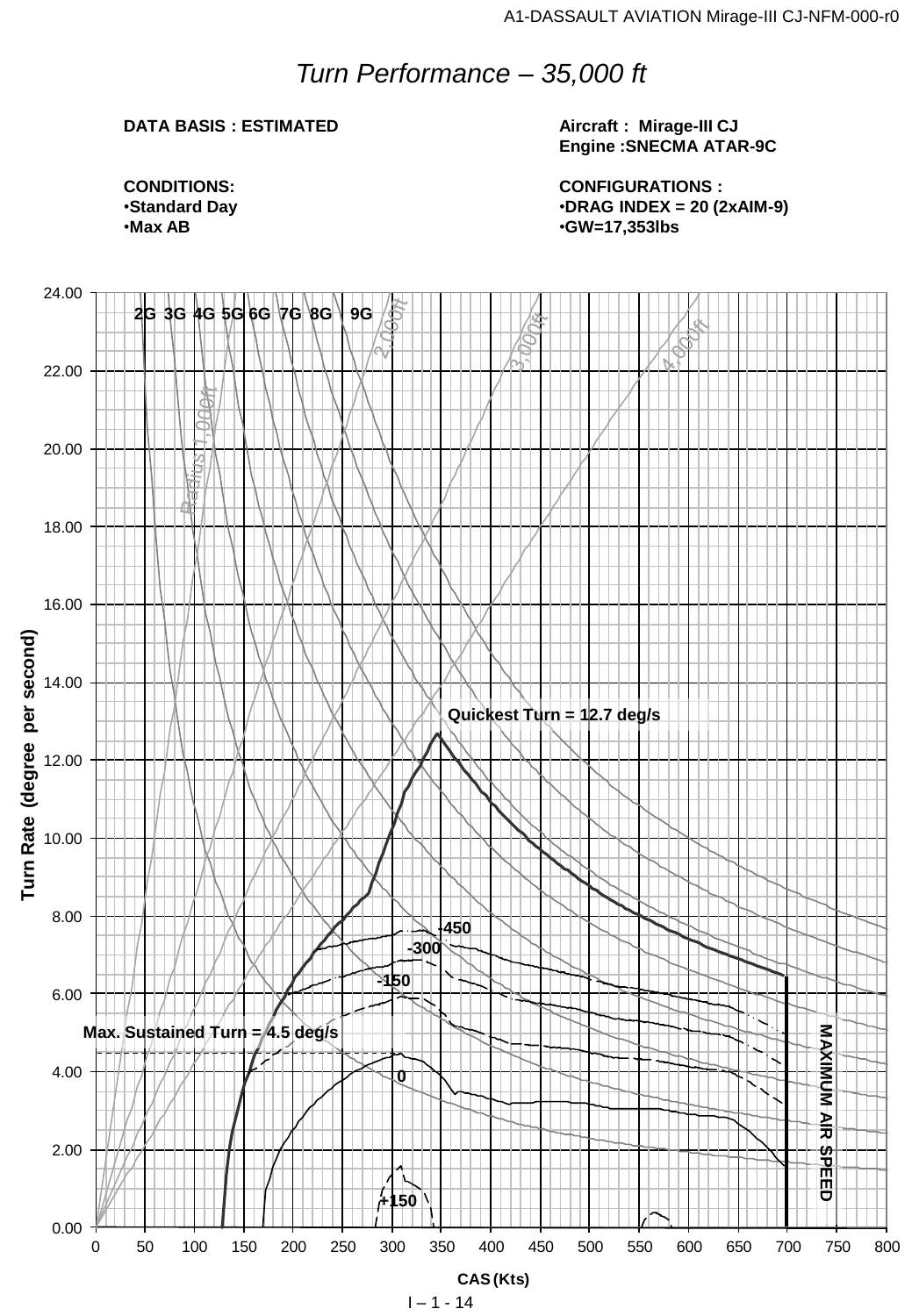# Climb Performance

**Aircraft : Mirage-III CJ Engine :SNECMA ATAR-9C**

**CONFIGURATIONS :** •**DRAG INDEX = 20 (2xAIM-9)** •**50% internal fuel** •**GW= 17,353 lbs / 7,860 Kg**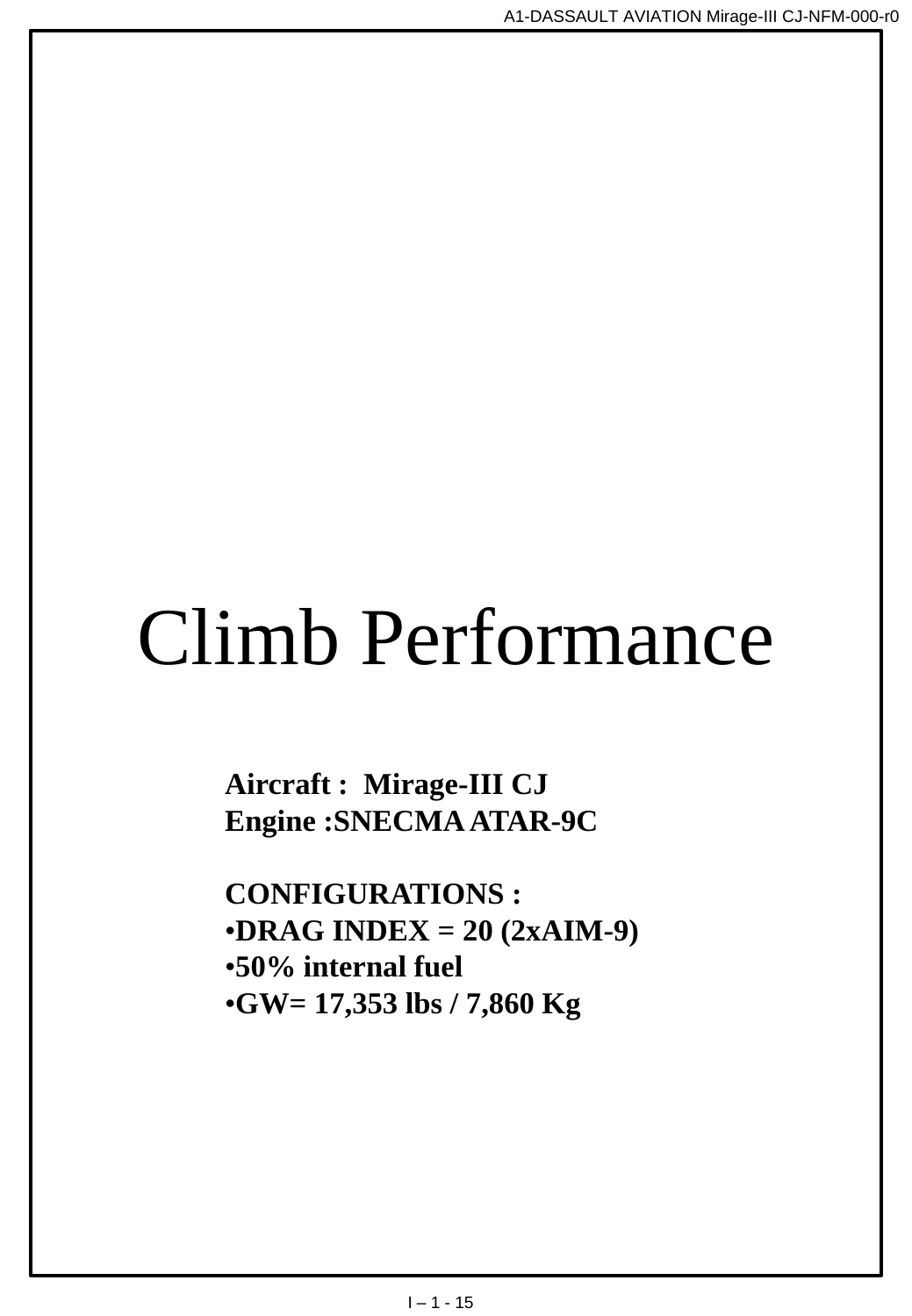## **DATA BASIS : ESTIMATED**

**CONDITIONS:** •**Standard Day** •**Max AB**

**Aircraft : Mirage-III CJ Engine :SNECMA ATAR-9C**

**CONFIGURATIONS :** •**DRAG INDEX = 20 (2xAIM-9)** •**GW=17,353lbs**

#### **Instantaneous Constant Speed Climb Rate**

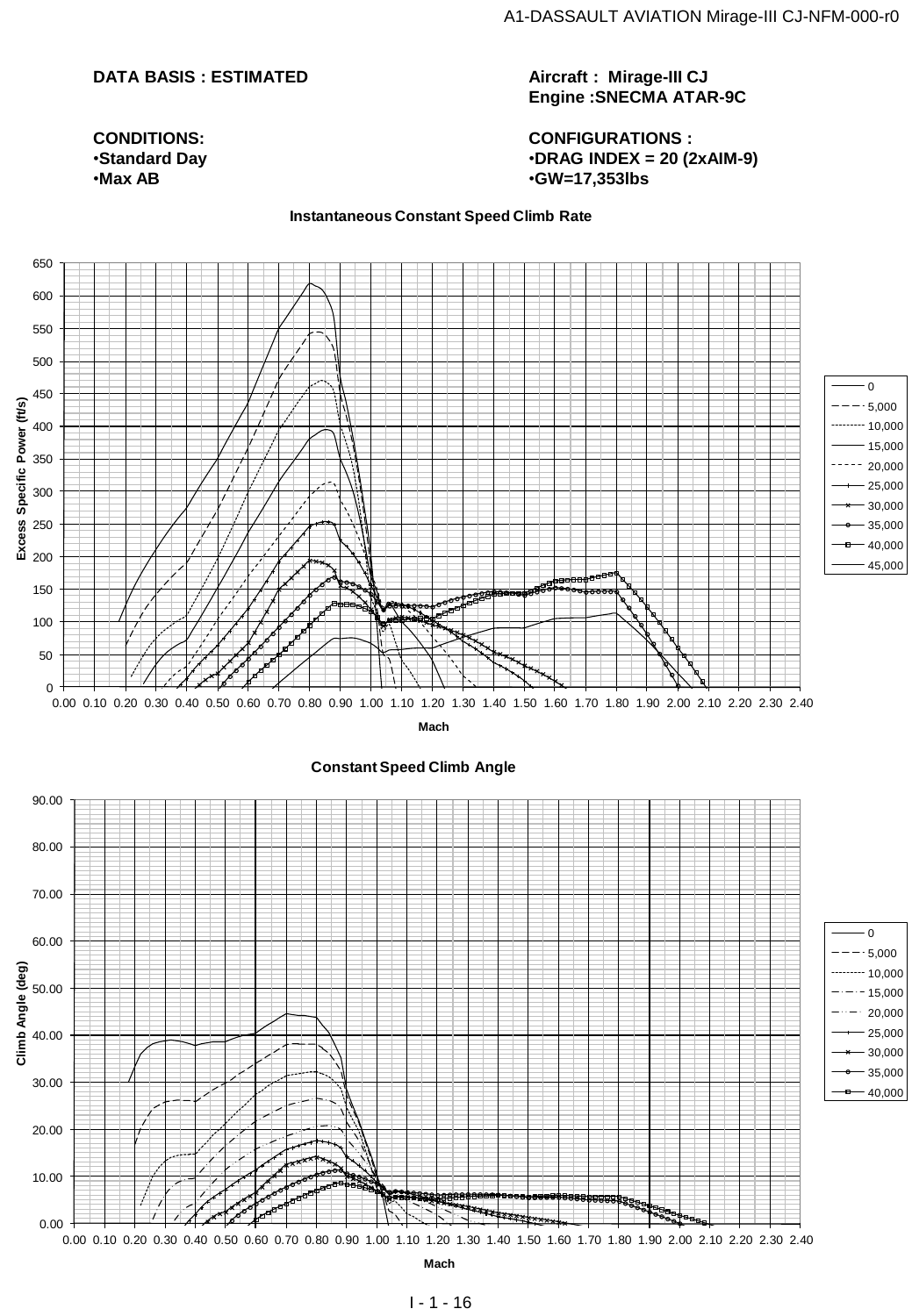## **DATA BASIS : ESTIMATED**

**Aircraft : Mirage-III CJ Engine :SNECMA ATAR-9C**

**CONFIGURATIONS :** •**DRAG INDEX = 20 (2xAIM-9)** •**GW=17,353lbs**

**Instantaneous Constant Speed Climb Rate**



**CONDITIONS:** •**Standard Day** •**MIL Power**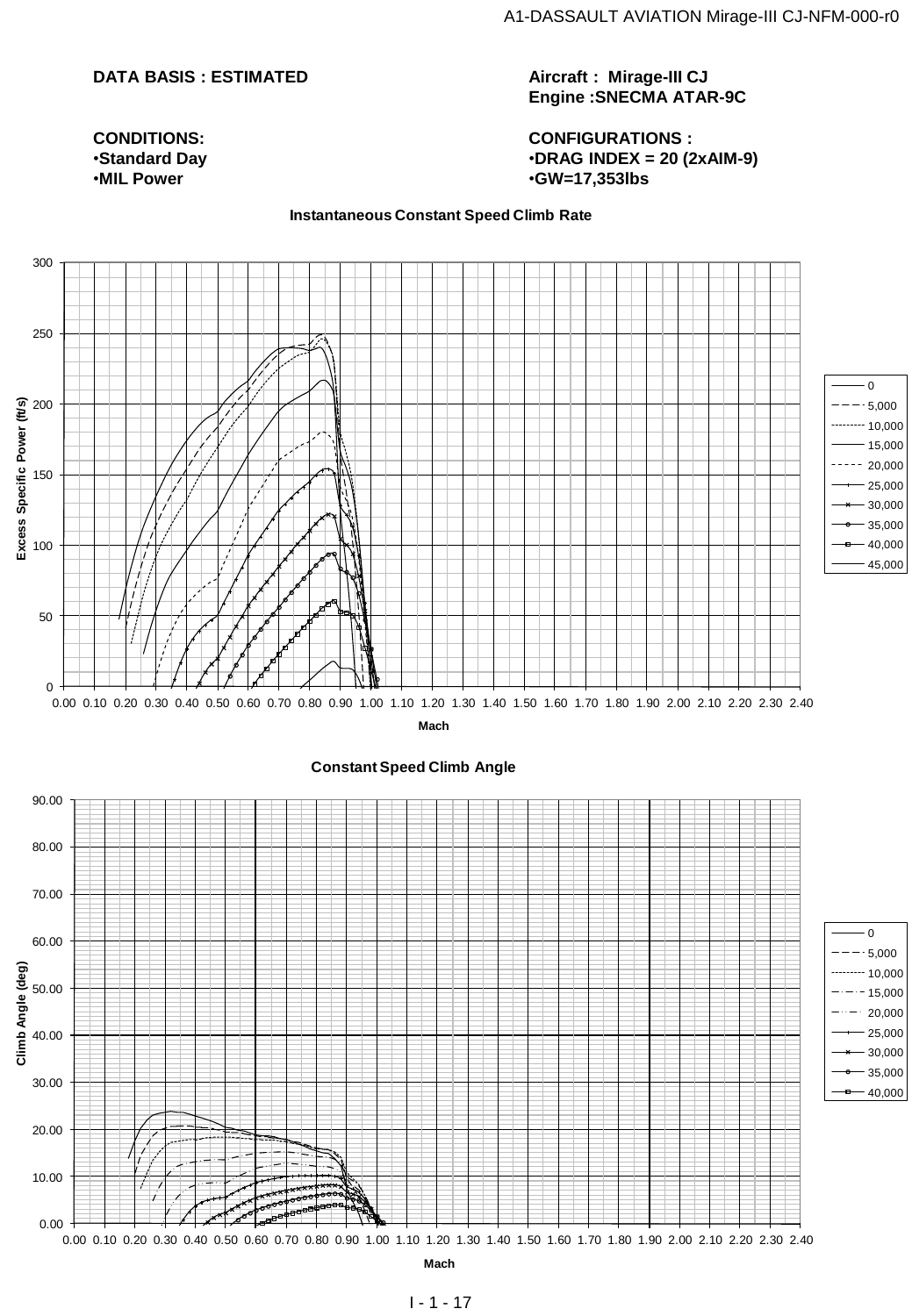# Acceleration Performances

**Aircraft : Mirage-III CJ Engine :SNECMA ATAR-9C**

**CONFIGURATIONS :** •**DRAG INDEX = 20 (2xAIM-9)** •**50% internal fuel** •**GW= 17,353 lbs / 7,860 Kg**